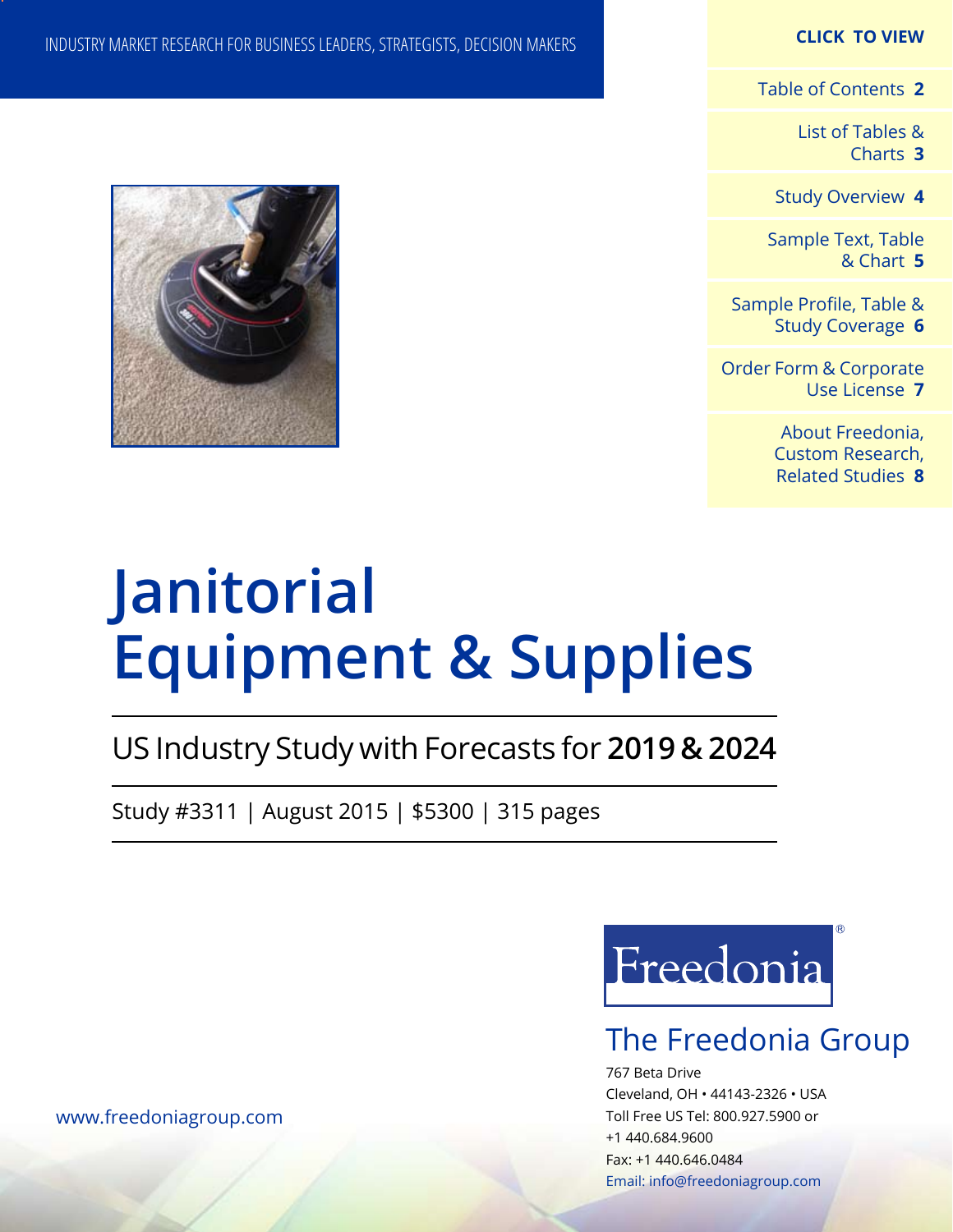### <span id="page-1-0"></span>Study #3311 August 2015 \$5300 315 Pages

# **Janitorial Equipment & Supplies**

### US Industry Study with Forecasts for *2019 & 2024*

# **Table of Contents**

### **Executive Summary**

### **Market EnvironmenT**

| Building Construction Trends 17               |
|-----------------------------------------------|
| Residential Construction Expenditures 20      |
| Housing Completions 21                        |
|                                               |
| Nonresidential Construction Expenditures. 29  |
| Building Construction Stock  31               |
| Nonresidential Fixed Investment Outlook34     |
| Business Formation Trends 37                  |
| Business Establishment Trends 39              |
| Nonresidential Building Floor Space Trends 42 |
| Regulatory Trends & Issues 45                 |
|                                               |
|                                               |
|                                               |
|                                               |
|                                               |
|                                               |
|                                               |

### **PRODUCTS**

| Manual Cleaning Products 63        |  |
|------------------------------------|--|
| Manual Floor Cleaning Products 67  |  |
|                                    |  |
|                                    |  |
| Other Manual Cleaning Products  78 |  |
| Sponges & Scrubbing Pads 82        |  |
|                                    |  |
|                                    |  |
|                                    |  |
|                                    |  |
|                                    |  |
|                                    |  |
|                                    |  |

| Waste Bins & Trash Containers 99           |  |
|--------------------------------------------|--|
|                                            |  |
| Automated Floor Cleaning Equipment103      |  |
|                                            |  |
|                                            |  |
| Product Design Trends  115                 |  |
| Other Floor & Carpet Cleaners 118          |  |
| Carpet Cleaning Equipment119               |  |
| Scrubbing & Sanding Machines 122           |  |
| Waxing & Polishing Machines 126            |  |
|                                            |  |
| Multipurpose Floor Machines 133            |  |
|                                            |  |
| Other Janitorial Supplies & Accessories139 |  |
|                                            |  |
|                                            |  |
|                                            |  |
| Power Cleaning Equipment 145               |  |
|                                            |  |
|                                            |  |
| Dust Pans & Mop Wringers  148              |  |
| Miscellaneous Products & Accessories149    |  |

### **MARKETS**

### **INDUSTRY STRUCTURE**

| Automated Floor Cleaning Equipment 195 |  |
|----------------------------------------|--|

| Other Janitorial Equipment & Supplies199 |  |
|------------------------------------------|--|
|                                          |  |
|                                          |  |
|                                          |  |
|                                          |  |
|                                          |  |
| Cooperative Agreements 211               |  |

Freedonia

### **Company Profiles**

| Freudenberg & Company 229          |  |
|------------------------------------|--|
|                                    |  |
|                                    |  |
|                                    |  |
|                                    |  |
|                                    |  |
|                                    |  |
|                                    |  |
|                                    |  |
|                                    |  |
|                                    |  |
| Kimberly-Clark Corporation267      |  |
|                                    |  |
|                                    |  |
|                                    |  |
|                                    |  |
|                                    |  |
|                                    |  |
|                                    |  |
|                                    |  |
|                                    |  |
|                                    |  |
|                                    |  |
|                                    |  |
| Additional Companies in Janitorial |  |
| Equipment & Supplies 311-315       |  |

# **Page 2 CHER HERE TO PATE HAS COMMUNIST STATE OF A COLLEGE OF A COLLEGE OF A COLLEGE OF A COLLEGE OF A COLLEGE OF A COLLEGE OF A COLLEGE OF A COLLEGE OF A COLLEGE OF A COLLEGE OF A COLLEGE OF A COLLEGE OF A COLLEGE OF A**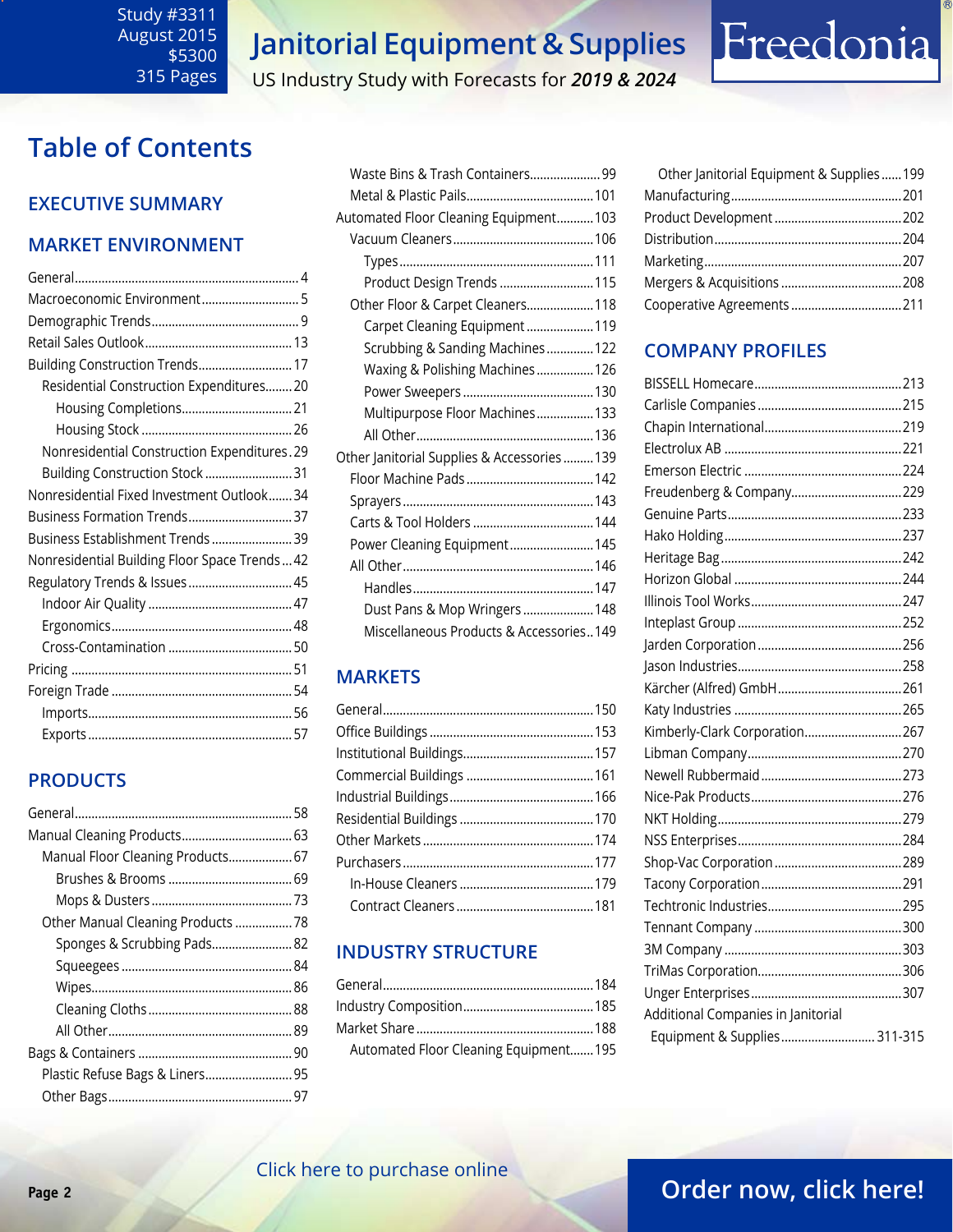### <span id="page-2-0"></span>Study #3311 August 2015 \$5300 315 Pages

# **Janitorial Equipment & Supplies**

US Industry Study with Forecasts for *2019 & 2024*

# **List of Tables**

### **Executive Summary**

|--|--|

### **Market EnvironmenT**

| 1 | Macroeconomic Environment 9                |
|---|--------------------------------------------|
|   | 2 Demographic Indicators  13               |
|   |                                            |
|   | 4 Building Construction Expenditures  19   |
|   | 5 Residential Building Construction        |
|   |                                            |
|   |                                            |
|   | 7 Housing Stock by Type 28                 |
|   | 8 Nonresidential Building Construction     |
|   |                                            |
|   | 9 Building Construction Stock34            |
|   | 10 Nonresidential Fixed Investment         |
|   |                                            |
|   | 11 Business Establishments 42              |
|   | 12 Nonresidential Building Floor Space 45  |
|   | 13 Janitorial Equipment & Supply Prices 53 |
|   | 14 US Foreign Trade in Janitorial          |
|   | Equipment & Supplies  55                   |
|   |                                            |

### **PRODUCTS**

| 1 Janitorial Equipment & Supplies:         |
|--------------------------------------------|
|                                            |
| 2 Manual Cleaning Product                  |
|                                            |
| 3 Manual Floor Cleaning Product Demand 69  |
|                                            |
|                                            |
| 6 Other Manual Cleaning                    |
|                                            |
| 7 Bag & Container Supply & Demand 94       |
|                                            |
| 8 Automated Floor Cleaning Equipment       |
| Supply & Demand  106                       |
| 9 Vacuum Cleaner Demand 110                |
| 10 Other Floor & Carpet Cleaner Demand.119 |

|  | 11 Carpet Cleaning Equipment Demand122     |
|--|--------------------------------------------|
|  | 12 Scrubbing & Sanding Machine Demand 126  |
|  | 13 Waxing & Polishing Machine Demand130    |
|  | 14 Power Sweeper Demand 133                |
|  | 15 Multipurpose Floor Machine Demand136    |
|  | 16 All Other Floor Cleaning                |
|  | Equipment Demand138                        |
|  | 17 Other Janitorial Supplies & Accessories |
|  | Supply & Demand  141                       |

### **MARKETS**

| 1 Janitorial Equipment & Supplies         |
|-------------------------------------------|
| Demand by Market  152                     |
| 2 Office Building Demand for Janitorial   |
| Equipment & Supplies 157                  |
| 3 Institutional Building Demand for       |
| Janitorial Equipment & Supplies161        |
| 4 Commercial Building Demand for          |
| Janitorial Equipment & Supplies166        |
| 5 Industrial Building Demand for          |
| Janitorial Equipment & Supplies170        |
| 6 Residential Building Demand for         |
| Janitorial Equipment & Supplies174        |
| 7 Other Markets Demand for Janitorial     |
| Equipment & Supplies  177                 |
| 8 Janitorial Equipment & Supplies         |
| Demand by Purchaser 178                   |
| 9 In-House Demand for Janitorial          |
| Equipment & Supplies  181                 |
| 10 Contract Cleaner Demand for Janitorial |
| Equipment & Supplies  183                 |
|                                           |

### **INDUSTRY STRUCTURE**

1 US Janitorial Equipment & Supplies Sales by Company, 2014......................187 2 Selected Acquisitions & Divestitures......210

# **List of Charts**

### **MARKET ENVIRONMENT**

| 1 Year of Construction of       |  |
|---------------------------------|--|
|                                 |  |
| 2 US Business Formations &      |  |
| Dissolutions, 2001-2011  39     |  |
| 3 Janitorial Equipment & Supply |  |
|                                 |  |

Freedonia

### **PRODUCTS**

| 1 Janitorial Equipment & Supplies |  |
|-----------------------------------|--|
| Demand by Type, 2014 63           |  |

### **MARKETS**

| 1 Janitorial Equipment & Supplies        |
|------------------------------------------|
| Demand by Market, 2014 152               |
| 2 Change in Janitorial Equipment         |
| & Supply Demand Between                  |
| 2014 & 2019 by Market153                 |
| 3 In-House & Contract Cleaner Janitorial |
| Equipment & Supplies                     |
| Demand by Market, 2014179                |
|                                          |

### **INDUSTRY STRUCTURE**

| 1 US Janitorial Equipment & Supplies    |  |
|-----------------------------------------|--|
| Market Share, 2014 189                  |  |
| 2 US Automated Floor Cleaning           |  |
| Equipment Market Share, 2014 198        |  |
| 3 US Non-Automated Janitorial Equipment |  |
| & Supplies Market Share, 2014200        |  |

### [Click here to purchase online](http://www.freedoniagroup.com/DocumentDetails.aspx?Referrerid=FM-Bro&StudyID=3311)

# **Page 3 CHER HERE IS PARTICLE OF PARTICLE 2 [Order now, click here!](#page-6-0)**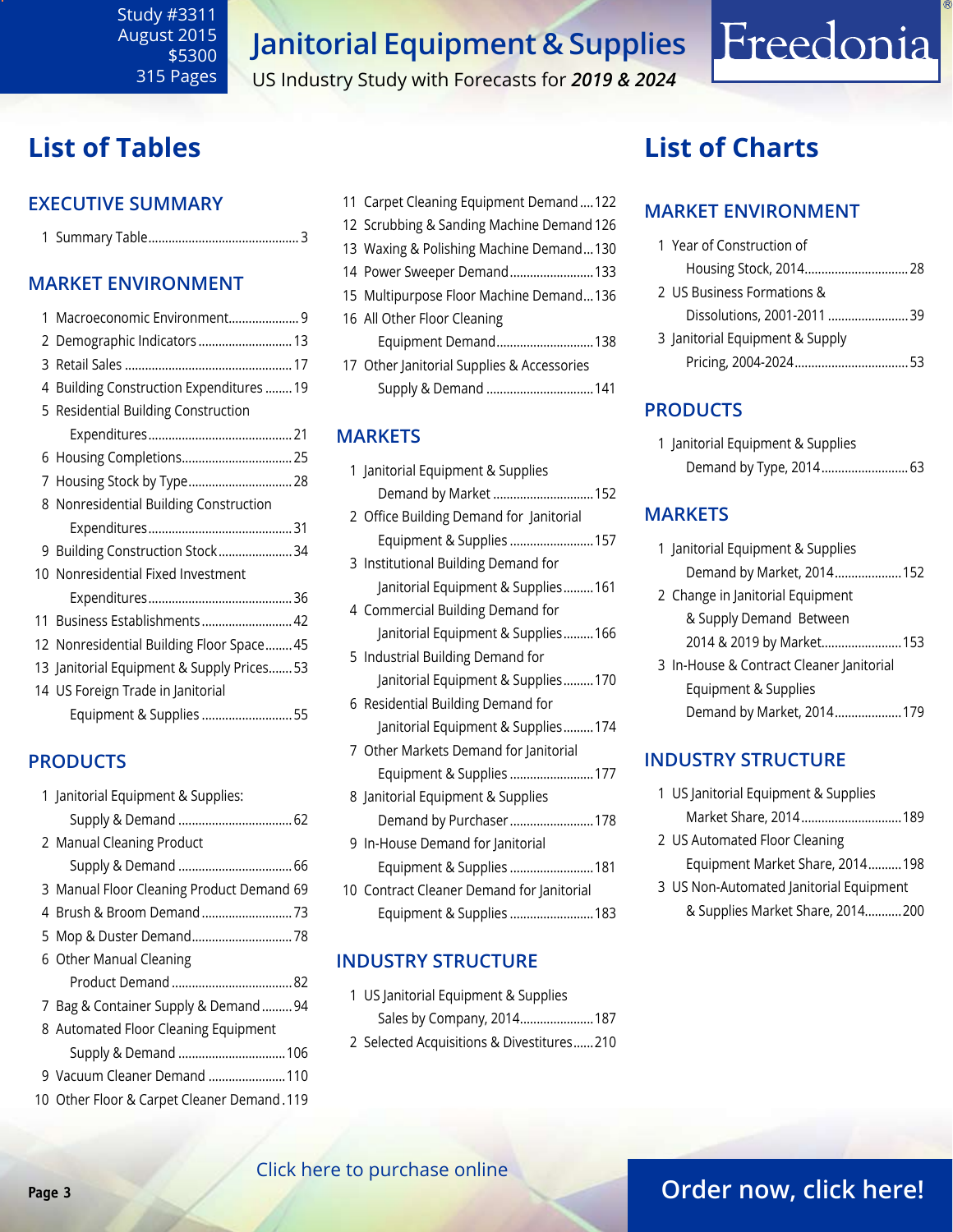# **Janitorial Equipment & Supplies**

US Industry Study with Forecasts for *2019 & 2024*

*Growth will be driven by an accelerating economy, more business establishments, and by significant pent-up demand for automated floor cleaning equipment.* 

# **US demand to rise 2.2% annually through 2019**

<span id="page-3-0"></span>Study #3311 August 2015

> \$5300 315 Pages

US demand for janitorial equipment and supplies is forecast to increase 2.2 percent per year through 2019 to \$7.1 billion, continuing the recovery that began in the latter part of the 2009-2014 period. Significant pent-up demand for automated floor cleaning equipment will drive advances. After initially falling in 2008 and 2009, sales of most types of automated floor cleaning equipment have only recently returned to more substantial growth. Sales in this category remained below pre-recession highs as of 2014, but will again approach or exceed those levels by 2019.

In general, gains for janitorial equipment and supplies will be driven by accelerating economic growth -- which will increase activity in buildings and boost daily cleaning requirements -- and by factors such as a rising number of business establishments and gains in nonresidential floor space. Improved economic conditions will also support a return to increased levels of cleaning (e.g., more frequent changing of waste can liners) and greater sales of related products. Heightened interest in sustainable and environmentally friendly cleaning practices will buoy demand for products that limit water or chemical consumption. Concerns about the risk of cross-contamination and employee injury will drive sales of products with advanced features and improved ergonomic designs. Sales will be further fueled by rising interest in replacing older, noisy

**US Janitorial Equipment & Supplies Demand, 2019** (\$7.1 billion) Manual Cleaning **Products Other Supplies & Accessories** Bags & Containers Automated Floor Cleaning Equipment

equipment with quieter products appropriate for use in increasingly popular daytime cleaning applications or in noise-sensitive environments.

# **Automated floor cleaning equipment to lead gains**

Automated floor cleaning equipment is forecast to post the fastest and largest gains as the segment continues to recover from its extended downturn. Sales of specialty items and those used on hard surface floors will particularly benefit as janitorial budgets expand. Most other types of janitorial equipment and supplies are lower-cost and sometimes disposable items that saw recoveries earlier in the 2009-2014 period, so

gains going forward will lag those of automated floor cleaning equipment.

Freedonia

# **Institutions, office buildings to pace markets**

Institutional and office buildings will record the fastest market gains through 2019. The institutional market will be driven by growth in institutional floor space and in the number of healthcare establishments. Elevated sanitary standards in these establishments will further support demand for higher-value janitorial products. The office building market will primarily be driven by ongoing changes in cleanliness standards, more daytime cleaning, and the rebound in automated floor cleaning equipment. Copyright 2015 The Freedonia Group, Inc.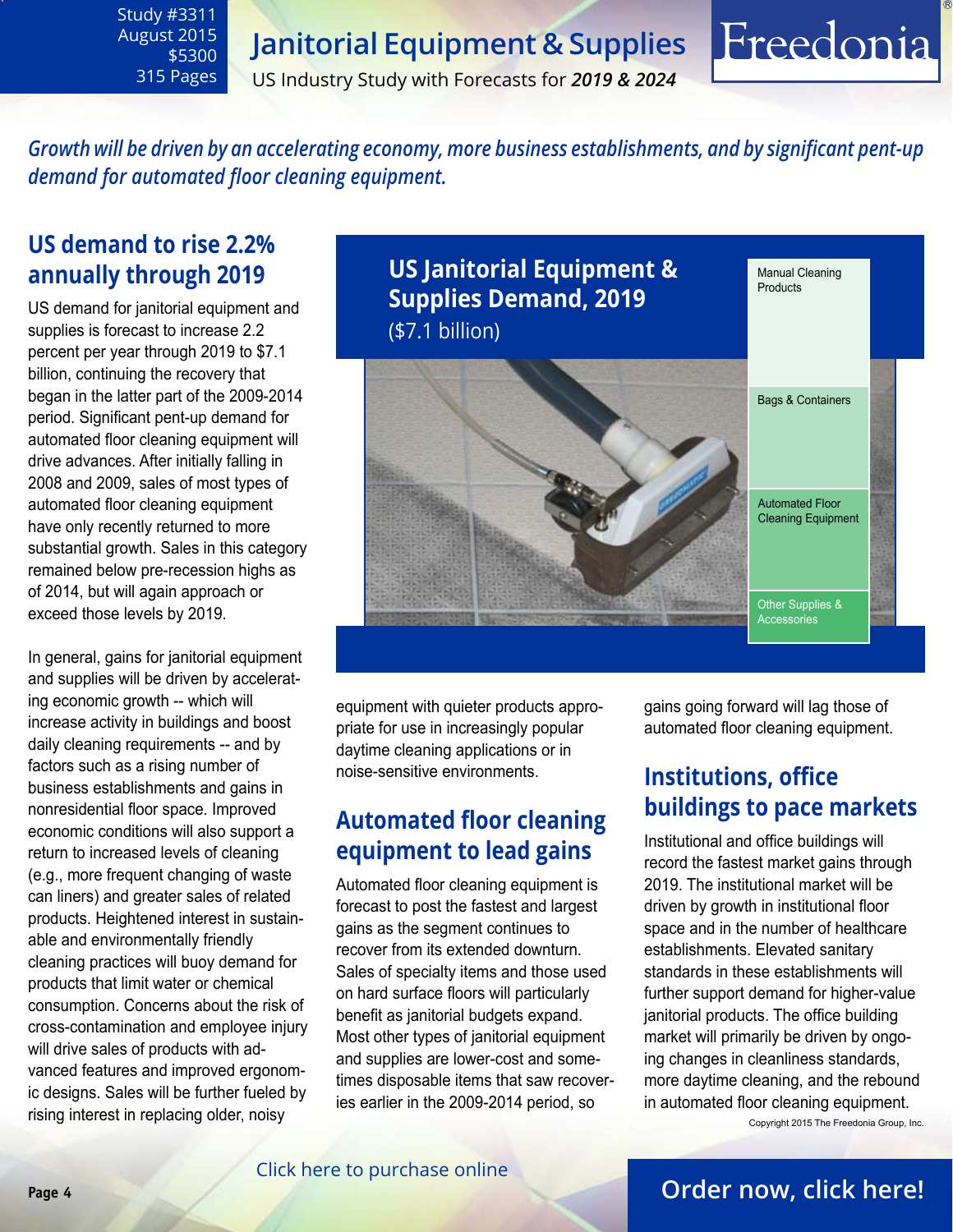# **Janitorial Equipment & Supplies**

ׇ֦֘

US Industry Study with Forecasts for *2019 & 2024*

# **Sample Text, Table & Chart**

<span id="page-4-0"></span>Study #3311 August 2015

> \$5300 315 Pages

### **BAG & CONTAINER SUPPLY & DEMAND**

Freedonia

**(million dollars)**

**TABLE III-7**



### **products**

#### **Manual Floor Cleaning Products**

In 2014, manual floor cleaning products comprised  $17$  p the US janitorial equipment and supplies market, equivalent lion. Unlike some other major product segments, manual flo products overall proved more sensitive to recessionary trends significant declines between 2008 and 2009 and thereafter  $\frac{Dy}{2}$  Market. a protracted period of recovery through 2014. Nevertheless, not reflected across all product subcategories. For example, brushes and brooms bottomed out in 2009 and subsequently slow growth for most of the 2009-2014 period.

Demand for manual floor cleaning products is expected  $\begin{bmatrix} \text{Other} \\ \text{D} \\ \text{D} \\ \text{D} \end{bmatrix}$ 

billion, primarily d and dusters, which demand. While bo **COMPLE TEXT** brushes and brooms rimp xperienced protrac nt as a whole over duction in cleaning

performed by in-house and contract staffs. While demand for products declined with the reduction in overall cleaning level tively low cost and the constant need for at least basic levels in most buildings supported demand to an extent.

 Through 2019, demand will benefit from a continuing emphasis on more durable, sanitary, or environmentally friendly product as well as on more ergonomic design. These trends will supdemand levels and will provide a higher-value alternative to imports. Nevertheless, over the short term manual floor clea ucts will face strong competition from automated floor clean ment as the economy continues to recover and cleaners return regular schedule of replacing or upgrading these automated

Copyright 2015 The Freedonia Group, Inc.





[Click here to purchase online](http://www.freedoniagroup.com/DocumentDetails.aspx?Referrerid=FM-Bro&StudyID=3311)

# **Page 5 [Order now, click here!](#page-6-0)**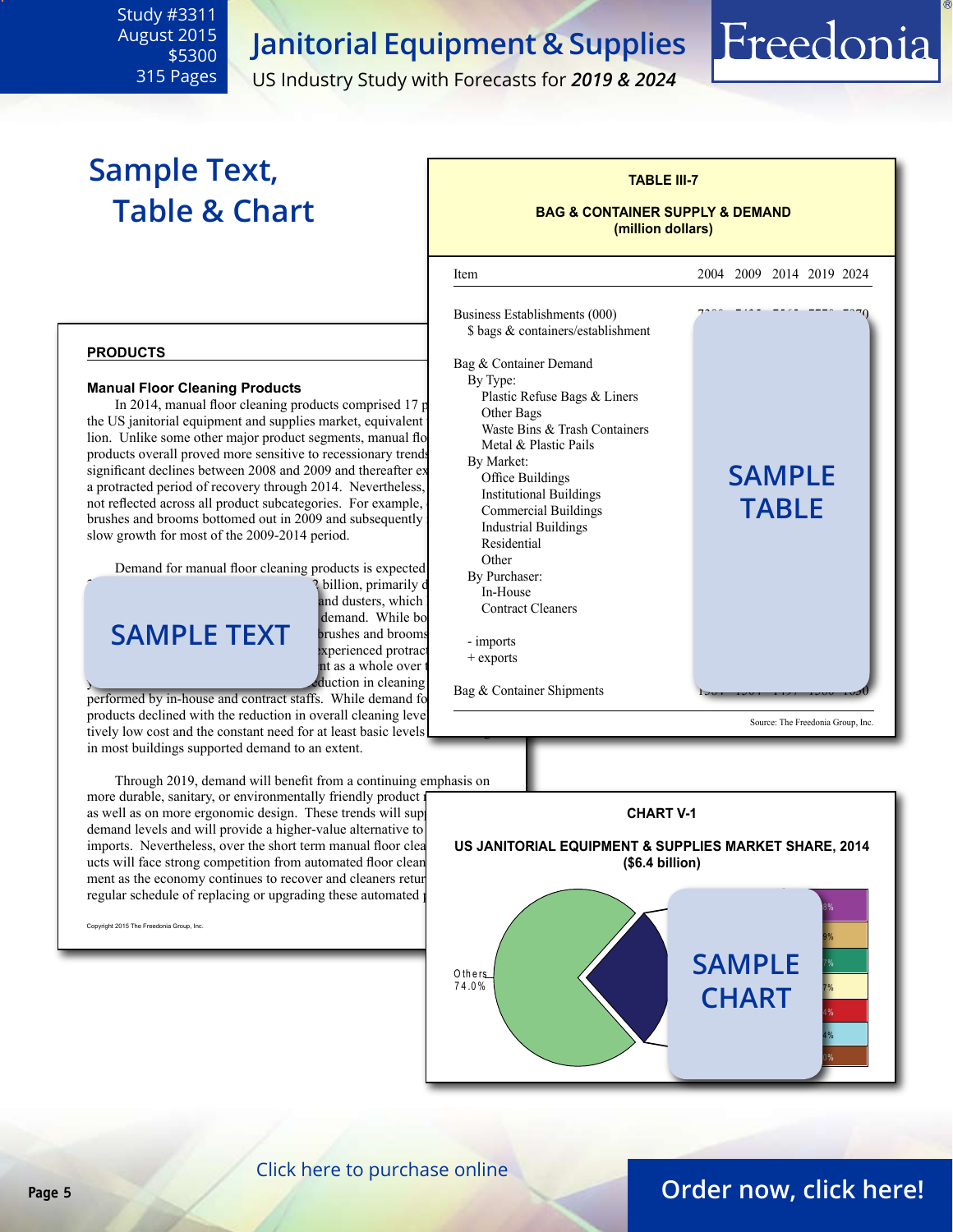**Janitorial Equipment & Supplies**

US Industry Study with Forecasts for *2019 & 2024*

Office Building Space (bil sq ft)  $$ products/000 sqft$ 

 By Product Type: 

 By Purchaser: 

**Contract Cleaners** 

 $%$  office buildings

Office Building Equip/Supplies Demand

Janitorial Equipment  $&$  Supplies Demand

Automated Floor Cleaning Equipment Other Products & Accessories

Manual Cleaning Products Bags & Containers

j

**TABLE IV-2**

**OFFICE BUILDING DEMAND FOR JANITORIAL EQUIPMENT & SUPPLIES (million dollars)**

Item 2004 2009 2014 2019 2024

 In-House 898 863 960 1070 1165

# **Sample Profile & Table, & Study Coverage**

<span id="page-5-0"></span>Study #3311 August 2015

> \$5300 315 Pages

#### **COMPANY PROFILES**

**Kimberly-Clark Corporation** 351 Phelps Drive Irving, TX 75038  $972 - 281 - 1200$ http://ww

industria

Sales: \$19.7 **SAMPLE** by separation from the set of the set of the set of the set of the set of the set of the set of the set of the set of the set of the set of the set of the set of the set of the set of the set of the s Employi<br>Key Pro**file PROFILE** alt Key Products:  $PROFILE$  balthcare, aviation,

North Al**m SAMPLE** by operations (2014)<br>Employ **continuing from continuing the CO**  $\overline{14}$ 

 $\lim_{n \to \infty}$  in the worldwide manufacture and marketing of a wide range of products for personal, business, and industrial uses. The Company operates in four continuing segments: Personal Care, Consumer Tissue, K-C Professional, and Corporate and Other. In November 2014, Kimberly-Clark completed the spin-off of a former fifth segment, Health Care, into a new, publicly traded company that operates as Halyard Health Incorporated (Alpharetta, Georgia), and has annual sales of approximately \$1.7 billion.

 The Company is active in the US janitorial equipment and supplies industry via the K-C Professional segment, which generated 2014 sales of \$3.4 billion. The segment, which operates as the K-C Professional business unit (Roswell, Georgia), manufactures wipes, facial and bathroom tissue, paper towels, napkins, soaps, sanitizers, and safety products for household and away-from-home applications. For the janitorial equipment and supplies industry, K-C Professional makes a range wipes intended for cleanroom, laboratory, healthcare, aviation, industrial, foodservice, and other end uses. These products, which are marketed under the KIMTECH and WYPALL brand names, are made using such materials as the unit's HYDROKNIT fast-absorbing, cloth-

Copyright 2015 The Freedonia Group, Inc.  $267$ 

# **STUDY COVERAGE**

Source: The Freedonia Group, Inc.

**sample**

Freedonia

**table**

This Freedonia study, *Janitorial Equipment & Supplies*, presents historical demand data (2004, 2009, 2014) and forecasts (2019, 2024) by product and market. The study also considers market environment factors, assesses the industry structure, evaluates company market share and profiles 29 US industry competitors.

### **Page 6 [Order now, click here!](#page-6-0)**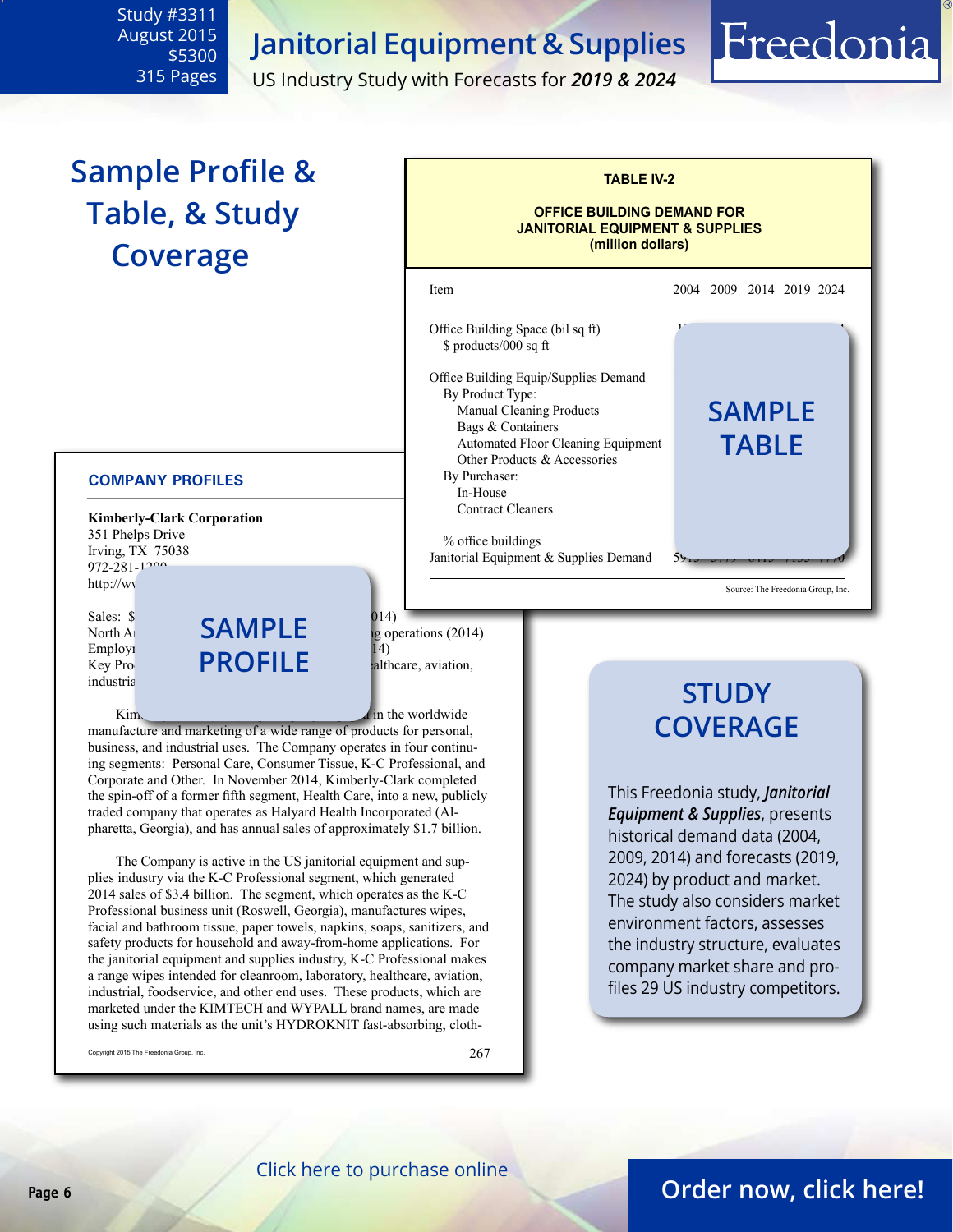# <span id="page-6-0"></span>**Order Information**

**Five Convenient Ways to Order**

INDUSTRY MARKET RESEARCH FOR BUSINESS LEADERS, STRATEGISTS, DECISION MAKERS

# Freedonia

#### **ONLINE: [www.freedoniagroup.com](http://www.freedoniagroup.com/DocumentDetails.aspx?Referrerid=FM-Bro&StudyID=3311)**

**MAIL: Print out and complete the order form and send to The Freedonia Group (see address at the bottom of this form)**

**PHONE: Call toll free, 800.927.5900 (US) or +1 440.684.9600**

**FAX: +1 440.646.0484 (US)**

**EMAIL: [info@freedoniagroup.com](mailto:info@freedoniagroup.com)**

#### **Free Handling & Shipping**

**There is NO charge for handling or UPS shipping in the US. Expect delivery in 3 to 5 business days. Outside the US, Freedonia provides free airmail service. Express delivery is available at cost.**

### **Orders Outside of the US**

**Checks must be made payable in US funds, drawn against a US bank and mailed directly to The Freedonia Group. For wire transfers please contact our customer service department at info@ freedoniagroup.com. Credit cards accepted.**

### **Credit Card Orders**

**For convenience, Freedonia accepts American Express, MasterCard or Visa. Credit card purchases must include account number, expiration date and authorized signature.**

### **Save 15%**

**If you order three (3) different titles at the same time, you can receive a 15% discount. If your order is accompanied by a check or wire transfer, you may take a 5% cash discount (discounts do not apply to Corporate Use Licenses).**

### **Corporate Use License**

**Now every decision maker in your organization can act on the key intelligence found in all Freedonia studies. For an additional \$2600, companies receive unlimited use of an electronic version (PDF) of the study. Place it on your intranet, email it to coworkers around the world, or print it as many times as you like.** 

[Click here to learn more about](http://www.freedoniagroup.com/pdf/FreedoniaCULBro.pdf)  [the Corporate Use License](http://www.freedoniagroup.com/pdf/FreedoniaCULBro.pdf)

| <b>Order Form</b><br>F-WEB.3311                                                                                                                         |                    |
|---------------------------------------------------------------------------------------------------------------------------------------------------------|--------------------|
|                                                                                                                                                         |                    |
|                                                                                                                                                         |                    |
| Corporate Use License (add to study price) *<br>$+ $2600$<br>П                                                                                          |                    |
| - Additional Print Copies @ \$600 each *<br>Total (including selected option) \$                                                                        |                    |
| $\Box$ Enclosed is my check (5% discount) drawn on a US bank and payable to<br>The Freedonia Group, Inc., in US funds (Ohio residents add 8% sales tax) | (No PO Box please) |
| $\Box$ Bill my company $\Box$ American Express $\Box$ MasterCard $\Box$ Visa                                                                            |                    |
|                                                                                                                                                         |                    |
| Expires mm/yy Security Code<br>Credit Card #                                                                                                            |                    |
|                                                                                                                                                         |                    |

**\* Please check appropriate option and sign below to order an electronic version of the study.**

### **Corporate Use License Agreement**

**The above captioned study may be stored on the company's intranet or shared directory, available to company employees. Copies of the study may be made, but the undersigned represents that distribution of the study will be limited to employees of the company.**

### **Individual Use License Agreement**

**The undersigned hereby represents that the above captioned study will be used by only \_\_\_ individual(s) who are employees of the company and that the study will not be loaded on a network for multiple users. In the event that usage of the study changes, the Company will promptly notify Freedonia of such change and will pay to Freedonia the appropriate fee based on Freedonia's standard fee schedule then in effect. Note: Entire company corporate use license, add \$2600; one additional user, add \$600; two additional users, add \$1200; three additional users, add \$1800.**

**Signature Signature**

**The Freedonia Group, Inc. • 767 Beta Drive • Cleveland, OH • 44143-2326 • USA • [Website: www.freedoniagroup.com](http://www.freedoniagroup.com/Home.aspx?ReferrerId=FM-Bro) Tel US: 800.927.5900 or +1 440.684.9600 • Fax: +1 440.646.0484 • [Email: info@freedoniagroup.com](mailto:info@freedoniagroup.com)**